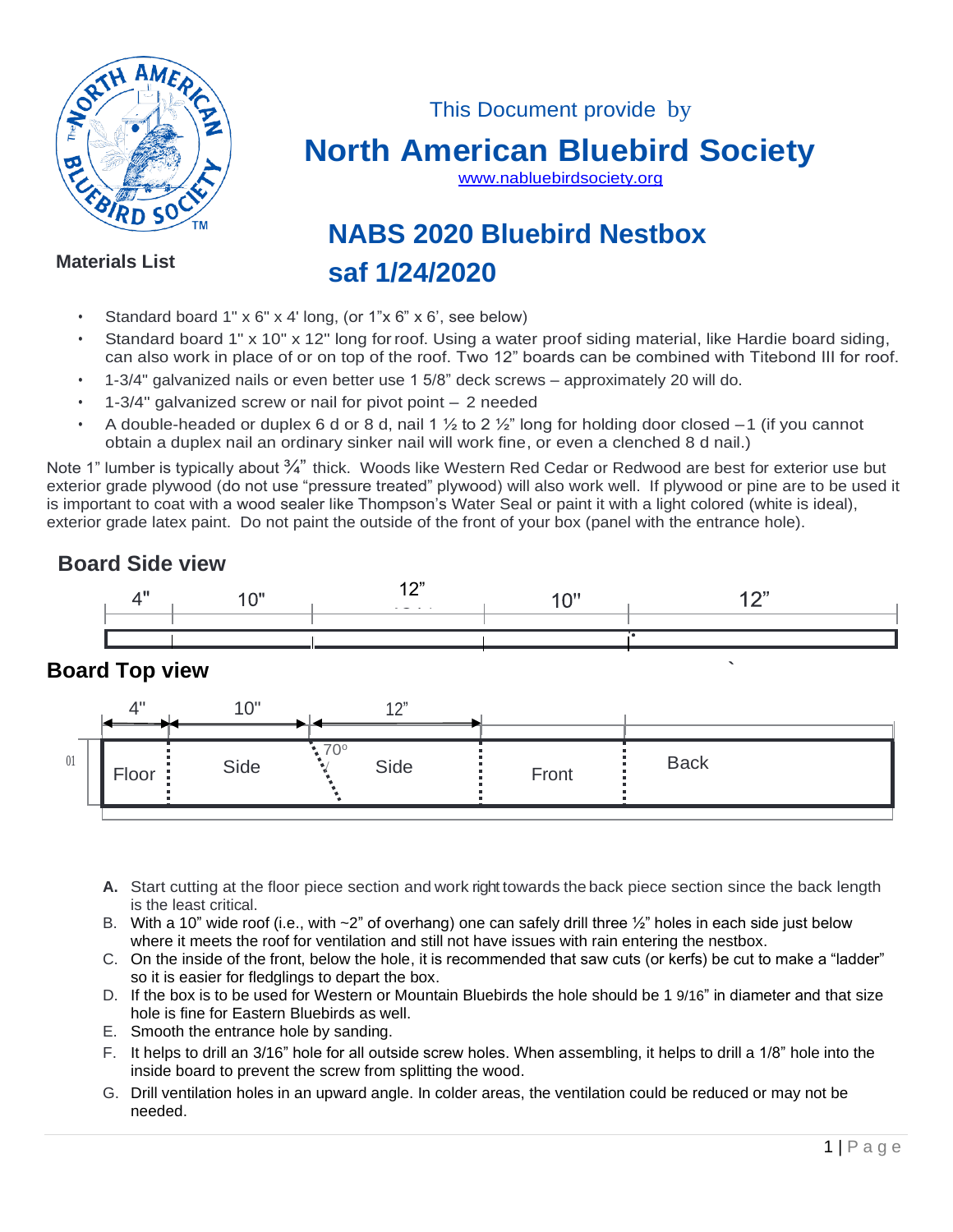#### **Boards ready for Assembly**